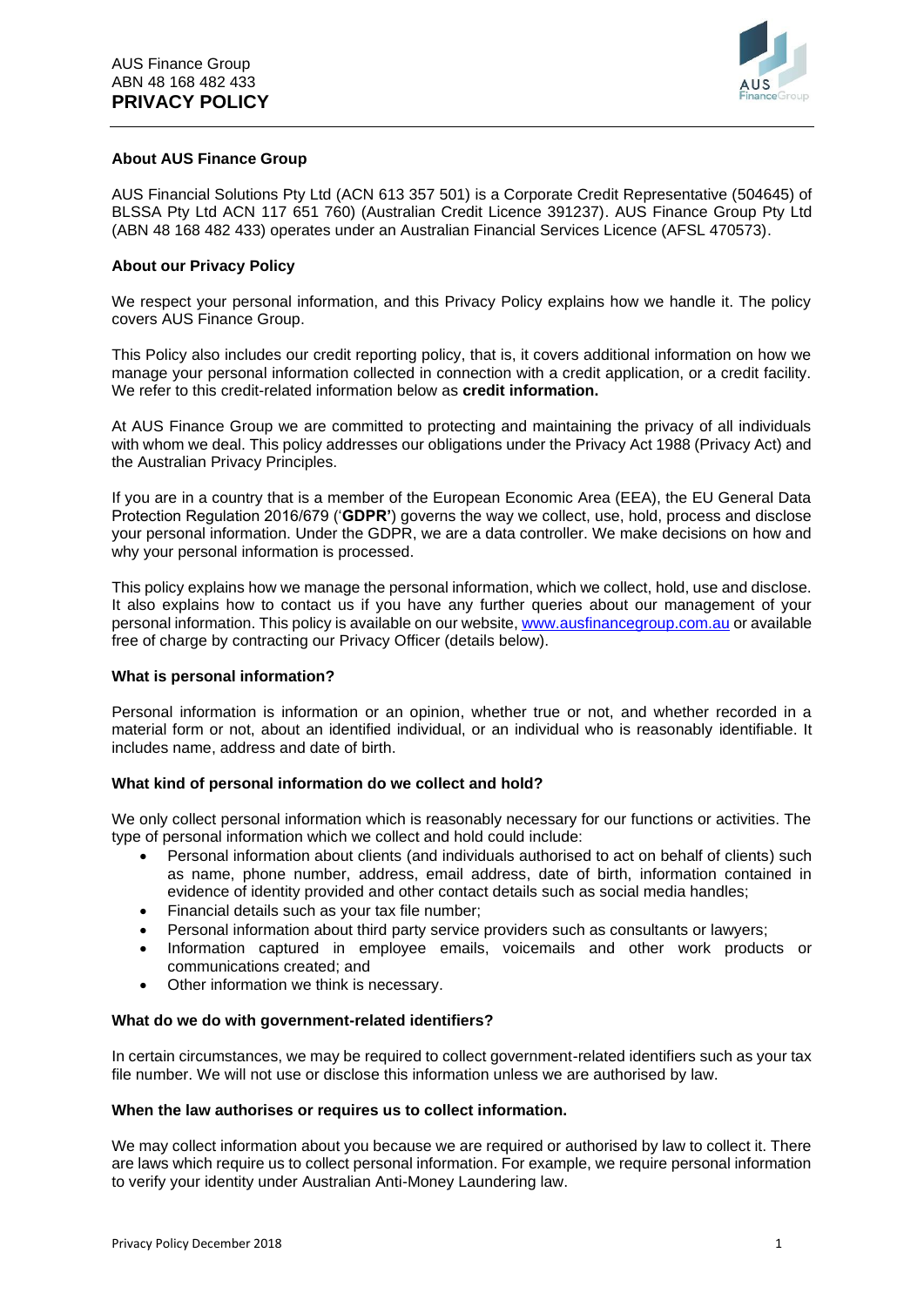

### **How do we collect your personal information?**

Unless it's unreasonable or impracticable, we will try to collect personal information directly from you (referred to as '**solicited information**'). For this reason, it's important that you help us to do this and keep your contact details up-to-date.

There are a number of ways in which we may seek information from you. We night collect your information when you fill out a form with us, when you've given us a call or used our website. We also find using electronic means, such as email or SMS, a convenient way to communicate with you and to verify your details. However, we'll never ask you for your security details in this way – if you are ever unsure, just contact us.

We may collect information indirectly, for example, through your accountant, financial or legal advisor, and referrals.

Sometimes, we will collect information about you from other sources as the Privacy Act 1988 permits. We will do this only if it's reasonably necessary to do so, for example, where:

- We collect information from third parties about the loan or lease made available to you arising out of the services we provide you;
- We can't get hold of you and we rely on public information (for example, from public registers or social media) or made available by third parties to update your contact details; or
- We exchange information with legal or financial advisers or other representatives.

## **What if you don't want to provide us with your personal information?**

If you don't provide your information to us, it may not be possible:

- For us to give you the credit assistance you seek from us:
- To assist in finding a loan or lease relevant to your circumstances;
- Verify your identity or protect against fraud; or
- To let you know about other products or services that might be suitable for your financial needs.

#### **How do we hold your personal information?**

We hold your personal information in a database and emails and on servers which provide a back-up of our database and emails. Your investment and personal information may also be maintained in an online Investment Centre to which you may access via personalised access code.

#### **For what purpose do we collect, hold and use your personal information?**

We collect, hold and use your Personal Information for the following purposes:

- To provide our products and services;
- To comply with applicable legal requirements under legislation;
- To manage our relationship with you including by contacting you about products or services that we think may be of interest to you; and
- Handling complaints.

#### **How we collect and hold your credit information?**

We will collect your credit information in the course of you answering the enquiries we make of you relating to the credit assistance you seek from us. In addition to what we say above about collecting information from other sources, other main sources for collecting credit information are:

- Your co-loan applicants or co-borrowers;
- Your guarantors/proposed guarantors;
- Your employer, accountant, real estate agent or other referees;
- Your agents and other representatives like the person who referred your business to us, your solicitors, conveyancers and settlement agents;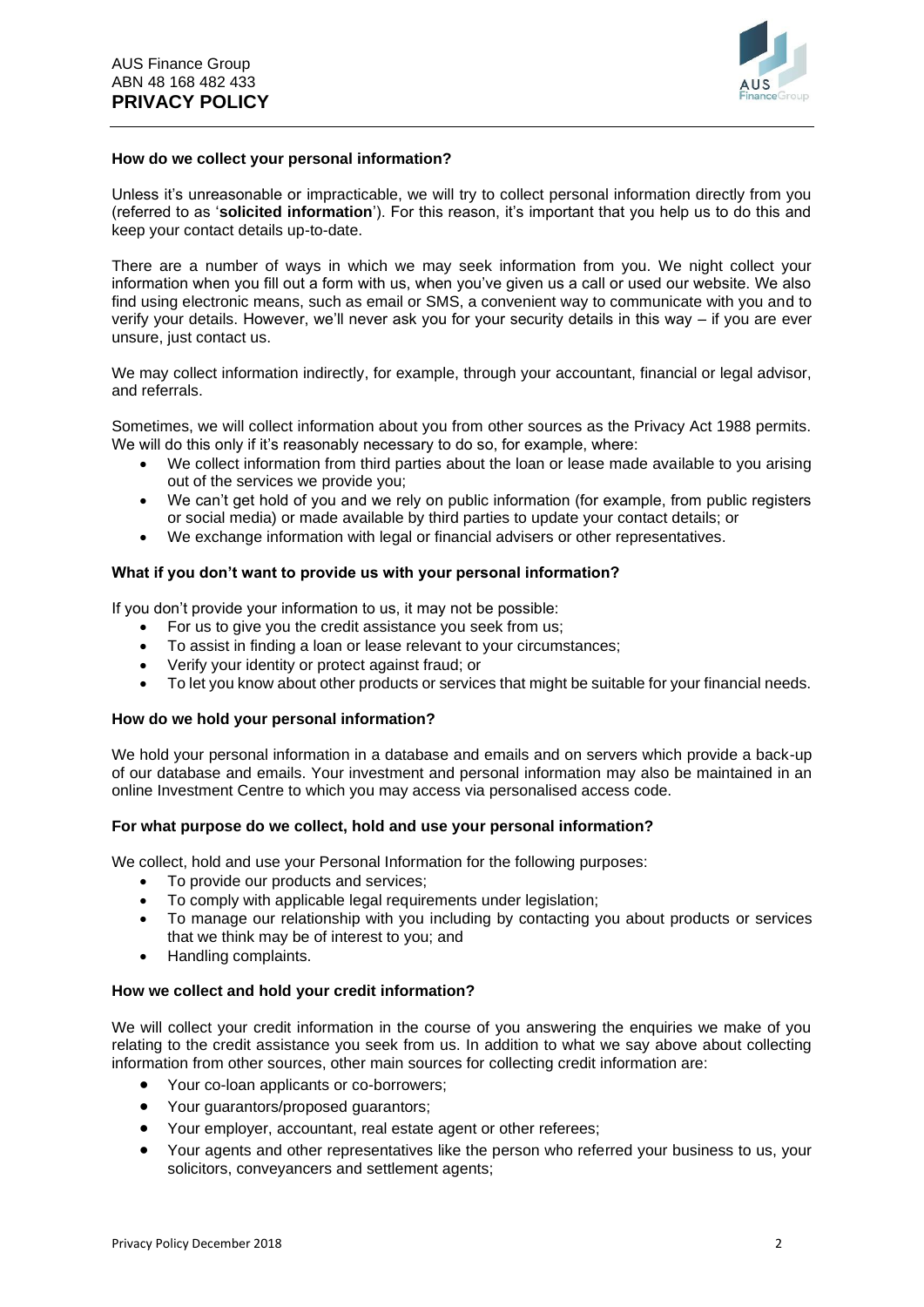

- Organisations that help us to process credit applications;
- Organisations that check the security you are offering such as valuers:
- Bodies that issue identification documents to help us check your identity; and
- Our service providers involved in helping us to process any application you make for credit through us.

## **What are the main reasons we collect, hold and use your information?**

Collecting your personal information allows us to provide you with the products and services you've asked for. This means we can use your information to:

- Give you credit assistance
- Give you information about loan products or related services including help, guidance and advice;
- Consider whether you are eligible for a loan or lease or any related service you requested including identifying or verifying you or you authority to act on behalf of a customer;
- Assist you to prepare an application for lease or a loan;
- Administer services we provide, for example, to answer requests or deal with complaints; and
- Administer payment we receive, or any payment we make, relating to your loan or lease.

#### **What are other ways we use your information?**

We've just told you some of the main reasons why we collect your information, so here's some more insight into the ways we use your personal information including:

- Telling you about other products or services we make available and that may be of interest to you, unless you tell us not to;
- Identifying opportunities to improve our service to you and improving our service to you;
- Allowing us to run our business efficiently and perform general administrative tasks;
- Preventing any fraud or crime or any suspected fraud or crime;
- As required by law, regulation or code binding us; and
- Any purpose to which you have consented.

With your consent, we may disclose your personal information to third parties for the purpose of connecting you with other businesses or customers. You can ask us not to do this at any time. We won't sell your personal information to any organisation.

#### **What do we do when we get information we didn't ask for?**

Sometimes, people share information with us we haven't sought out (referred to as '**unsolicited information**'). Where we receive unsolicited personal information about you, we will check whether that information is reasonably necessary for our functions or activities. If it is, we'll handle this information the same way we do with other information we seek from you. If not, we'll ensure we do the right thing and destroy or de-identify it.

#### **When will we notify you that we have received your information?**

When we receive personal information from you directly, we'll take reasonable steps to notify you how and why we collected your information, who we may disclose it to and outline how you can access it, seek correction of it or make a complaint.

Sometimes we collect your personal information from third parties. You may not be aware that we have done so. If we collect information that can be used to identify you, we will take reasonable step to notify you of that collection.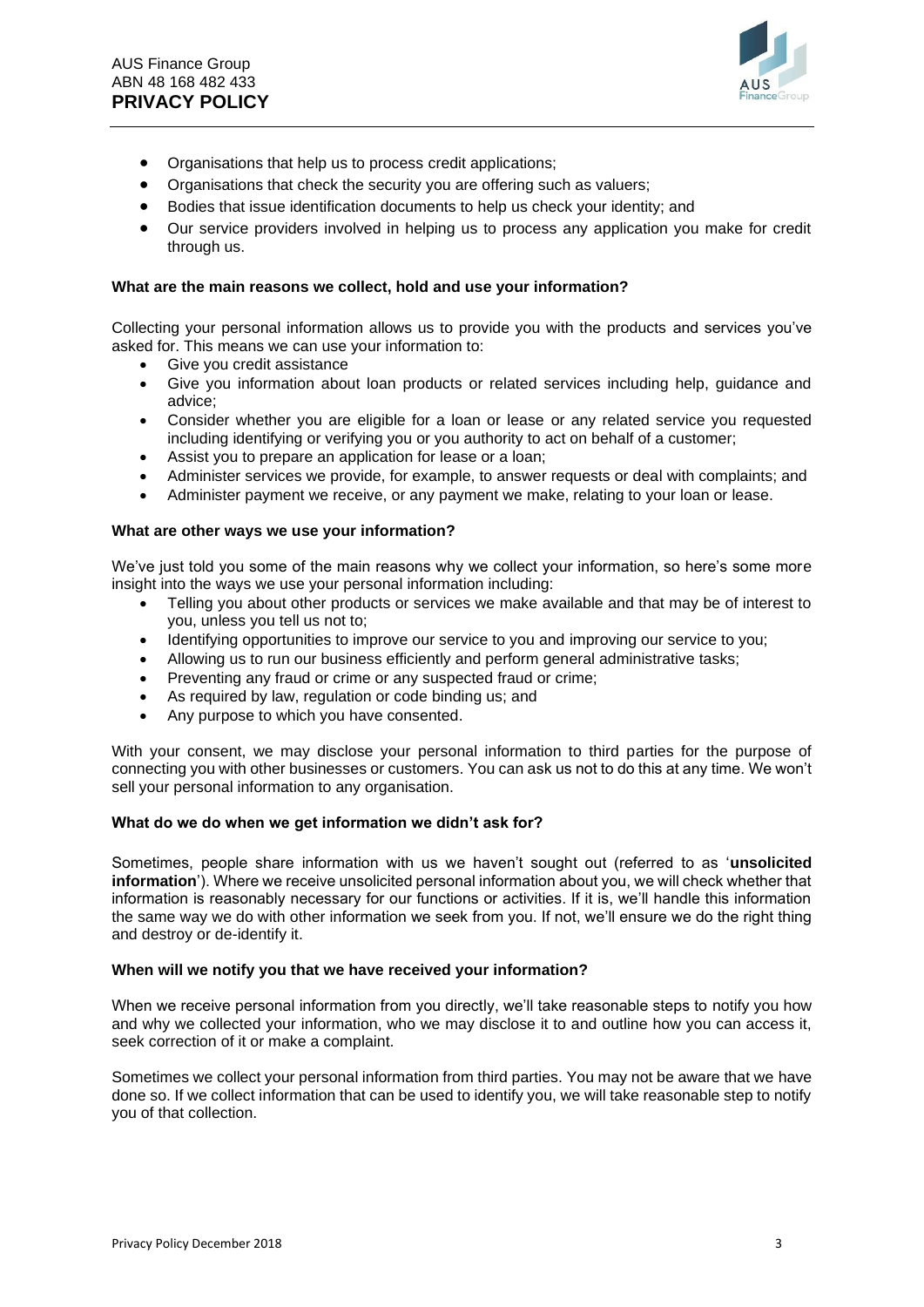

### **Who do we disclose your personal information to?**

We may disclose personal information about you to contractors or third-party service providers that carry out activities on our behalf. For example, this could include custodial, mail, marketing or technology services. When disclosing personal information to third party service providers or contractors AUS Finance Group will require third parties or contractors to agree to comply with the relevant laws and regulations concerning the protection of personal information and only use information for the purpose agreed with AUS Finance Group.

We may disclose your information to regulatory bodies or where required for investigation of suspected criminal activity.

If you participate in our investment products via a third party, for example, your accountant, financial advisor, legal advisor or referrer, we will provide the third party with information relating to your investment. This may include personal information including your name and address. Similarly, if you instruct third party, such as your accountant, to seek information from us relating to your investment, this investment information may be accompanied with your personal information.

If you are an existing lending client or apply for a lending product through our broker services business, we may share your information with your representative or any person acting on your behalf, for example, lawyers, settlement agents, accountants or real estate agents. We may also share information with your referees, like your employer, to confirm details about you.

We may also share information with third parties in relation to services we provide to you. Those third parties may include:

- The mortgage aggregator through whom we may submit loan or lease applications to lenders or lessors on the mortgage aggregator's panel;
- The Australian Credit Licence holder that authorises us to engage in credit activities:
- Referrers that referred your business to us;
- Valuers;
- Lenders, lessors, lender's mortgage insurers and other loan or lease intermediaries;
- Organisations, like fraud reporting agencies, that may identify, investigate and/or prevent fraud, suspected fraud, crimes, suspected crimes, or other misconduct;
- Government or regulatory bodies (including ASIC and the Australian Taxation Office) as required or authorised by law. In some instances, these bodies may share the information with relevant foreign authorities;
- Guarantors and prospective guarantors of your loan or lease;
- Service providers, agents, contractors and advisers that assist us to conduct our business for purposes including, without limitation, storing or analysing information;
- Any organisation that wishes to take an interest in our business or assets; and
- Any third party to which you consent to us sharing your information.

#### **Are we likely to disclose your personal information to overseas recipients?**

We are not likely to disclose your information to organisations overseas. However, we may store your information in cloud or other types of networked or electronic storage located overseas. AUS Finance Group will take steps to ensure that information held overseas is protected to the same standard as that required under the applicable privacy laws.

Where we transfer your information from the European Economic Area (EEA) to a recipient outside the EEA, we will ensure that an adequate level of protection is in place to protect your personal information.

#### **Security of Information**

AUS Finance Group takes steps to protect your personal information from misuse, interference and loss, as well as from unauthorised access, modification or disclosure through the following methods: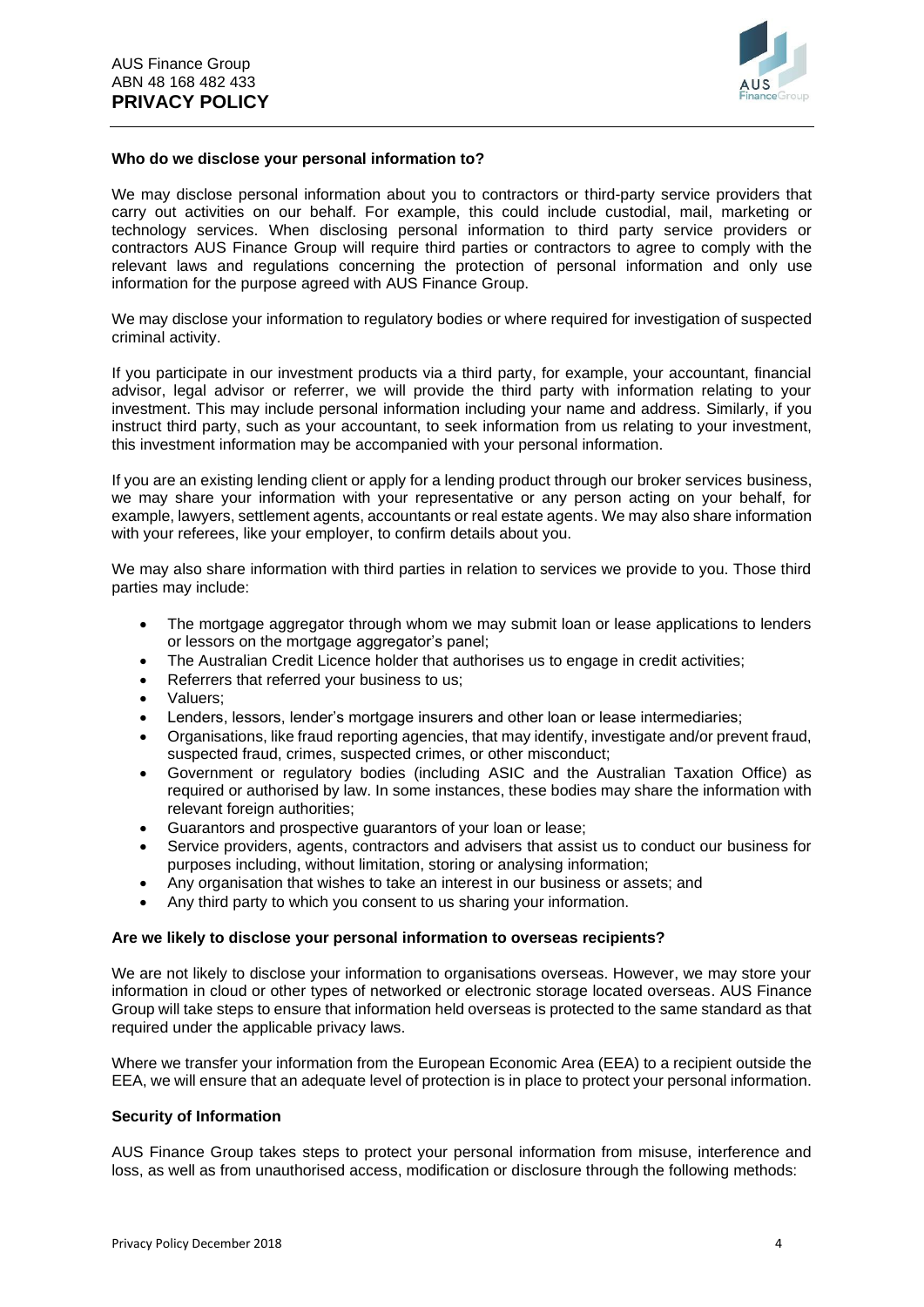

- Securing our premises with alarms and security monitoring;
- Ensuring all systems, servers, computers, databases and networks are secured with password protection and encryption;
- Providing staff with training regarding the Privacy Act;
- Requiring staff to only access personal information when necessary to do so in the course of the staff member's employment or engagement with AUS Finance Group; and
- Destruction or permanent de-identification of your personal information if we no longer require that information for any purpose that is permitted by the Privacy Act.

### **What happens when we no longer need your information?**

We'll only keep your information for as long as we require it for our purposes.

We are required to keep some of your information for certain periods of time under law, such as the Corporations Act, the Anti-Money Laundering & Counter-Terrorism Financing Act, and the Financial Transaction Reports Act for example.

We are required to keep your information for 7 years from the closure of accounts, or otherwise as required for our business operations or by applicable laws.

We may need to retain certain personal information after we cease providing you with products or services to enforce our terms, for fraud prevention, to identify, issue or resolve legal claims and/or for proper record keeping.

When we no longer require your information, we'll ensure that your information is destroyed or deidentified.

#### **How can I opt-out of receiving marketing material?**

We may use your personal information to contact you (including by phone, text message or email) about products or services which we think may be of interest to you, including our own, our related body corporate's or a third party's products or services.

You may opt-out of receiving marketing information from us and our related body corporates at any time by:

- Calling us on: 1800 287 346 (international +61 3 9643 3838)
- Emailing us at: [y.choong@ausfinancegroup.com.au](mailto:y.choong@ausfinancegroup.com.au)
- 'Ticking the box' on the relevant form when you apply for one of our products or services; or
- Using the unsubscribe function on communications.

Please allow five business days for your request to be actioned by us.

#### **What do we collect via your website activity and social media use?**

If you login to our website or use our internet services, we monitor this use to identify ways we can improve our services for you.

We also know that some customers like to engage with us through social media channels. We may collect information about you when you interact with us through these channels. However, for all confidential matters, we'll ensure we interact with you via a secure forum.

To improve our services and products, we sometimes collect de-identified information from web users. That information could include IP addresses or geographical information to ensure your use of our website is secure.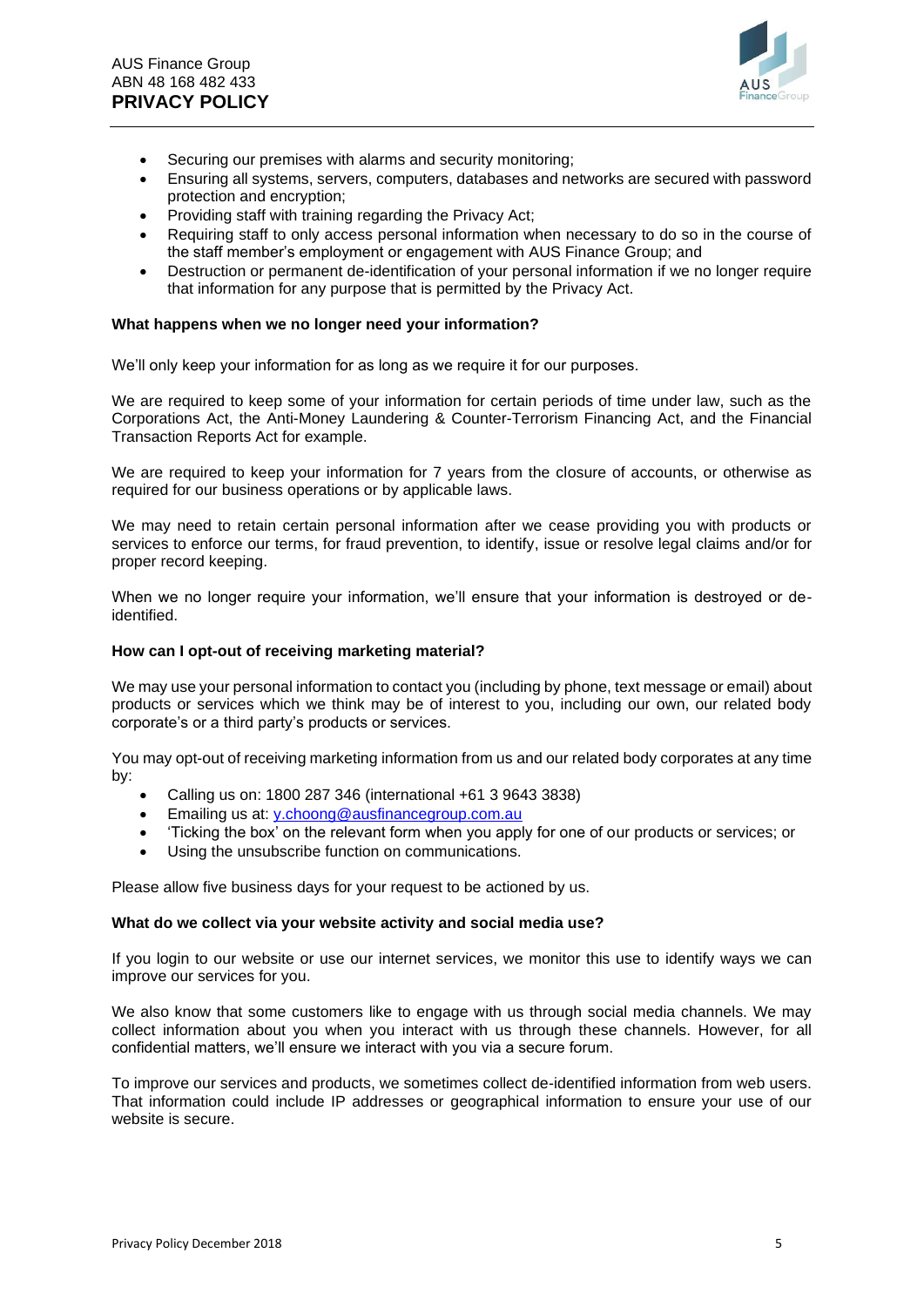

#### **How do we use Cookies on our website?**

AUS Finance Group's website may use 'cookies' and other technologies to better understand user behaviour, by telling AUS Finance Group which parts of our website people have visited to:

- Remember personal information when an individual uses the website; and
- To improve the online experience for people to navigate the website and to customise the user experience based on an individual's previous usage of the website.

Individuals can disable their web browser from accepting cookies, however some features of the website may not be available to an individual once cookies are disabled.

#### **What are the grounds which we will deal with your personal information under the GDPR?**

Under the GDPR, we must have a legal ground in order to process your personal information. The legal grounds that we may rely on are:

- Performance of our contract with you;
- Compliance with a legal obligation;
- Where you have provided your consent; and
- For our legitimate interests. Our main legitimate interests for processing your personal information are: fraud, security, due diligence, business operations and direct marketing.

#### **What if I don't want to give you my personal information?**

You're not required to give us your personal information. However, we may not be able to provide you with the products or services that you request of us.

## **How can you access and seek correction of personal information held by us?**

AUS Finance Group aims to ensure that your personal information that we collect, hold, use and disclose is accurate, complete and up-to-date.

You can access or seek correction of your personal information by contacting our Privacy Officer:

- Yvonne Choong
- Phone: 1800 287 346 (international +61 3 9643 3838)
- Email: [y.choong@ausfinancegroup.com.au](mailto:y.choong@ausfinancegroup.com.au)
- Mail: Level 7, 256 Queen St, Melbourne VIC 3000

We will give you access to your personal information, if practicable, and will take reasonable steps to amend any personal Information about you which is inaccurate or out of date.

We may refuse you access to, or we may refuse to correct your personal information in certain circumstances permitted by the Privacy Act. In such a case, we will provide you with written notice of the reasons for our decision.

Some of the situations where we don't have to give you access include when:

- We believe there is a threat to life or public safety;
- There is unreasonable impact on other individuals;
- The request is frivolous;
- The information wouldn't be ordinarily accessible because of legal proceedings:
- It would prejudice negotiations with you;
- It would be unlawful;
- It would jeopardise taking action against serious misconduct by you;
- It would be likely to harm the activities of an enforcement body (e.g. the police); or
- It would harm the confidentiality of our commercial information.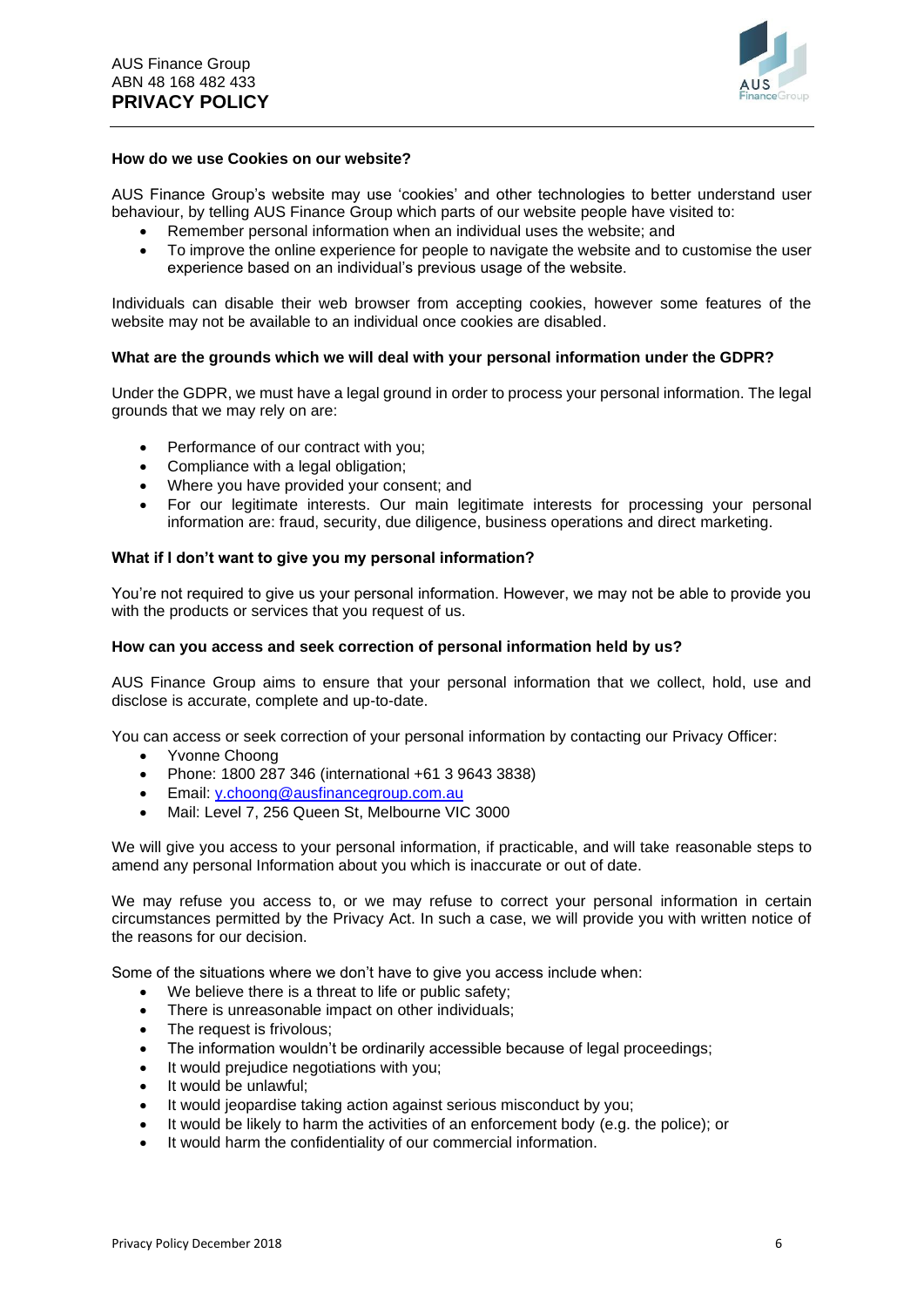

We do not charge a fee to give you access to your personal information. However, we reserve the right to charge a fee depending on the nature and extent of your request.

#### **How can you complain about a breach of the Australian Privacy Principles and how will we deal with your complaint?**

If you have any concerns about how we collect or manage your personal information, then you may raise that matter with our Privacy Officer. Our Privacy Officer can be contacted as follows:

- Yvonne Choong
- Phone: 1800 287 346 (international +61 3 9643 3838)
- Email: [y.choong@ausfinancegroup.com.au](mailto:y.choong@ausfinancegroup.com.au)
- Mail: Level 7, 256 Queen St, Melbourne VIC 3000

If you do not receive a response within 30 days, or you are unhappy with the response you can complain to the Office of the Australian Information Commissioner [\(www.oaic.gov.au\)](http://www.oaic.gov.au/) who may investigate the complaint further.

For all other complaints (other than an access request or correction request) in relation to your credit information, we will let you know how we will deal with it within seven days.

#### **Need more help?**

If you still feel your issue hasn't been resolved to your satisfaction, then you can raise your concern with the Office of the Australian Information Commissioner:

- Online: [www.oaic.gov.au/privacy](http://www.oaic.gov.au/privacy)
- Phone: 1300 363 992
- Email: [enquiries@oaic.gov.au](mailto:enquiries@oaic.gov.au)
- Fax: +61 2 9284 9666
- Mail: GPO Box 5218 Sydney NSW 2001 or GPO Box 2999 Canberra ACT 2601

## **Your rights under GDPR**

If you are located in the EEA, you can contact the relevant data protection authority in the place you reside or where you believe we breached your rights. For example, in the UK, the relevant authority is as follows:

Officer of the UK Information Commissioner Online: [www.ico.gov.uk](http://www.ico.gov.uk/) Phone: 0303 123 1113 Live chat: https://ico.org.uk/global/contact-us/live-chat

If you reside in the EEA, you can also:

- Object to the processing of your personal information or ask us to delete or restrict or stop using your personal information. There may be circumstances where we are required to, or entitled to, retain or continue using your information.
- Withdraw your consent to our processing of your information. We may continue to process your information if we have another legitimate ground to do so.
- Ask us to send an electronic copy of your personal information, including to another organisation.

You can contact us if you wish to exercise these rights. If we refuse any request you make in relation to these rights, we will write to you to explain why and how you can make a complaint about our decision.